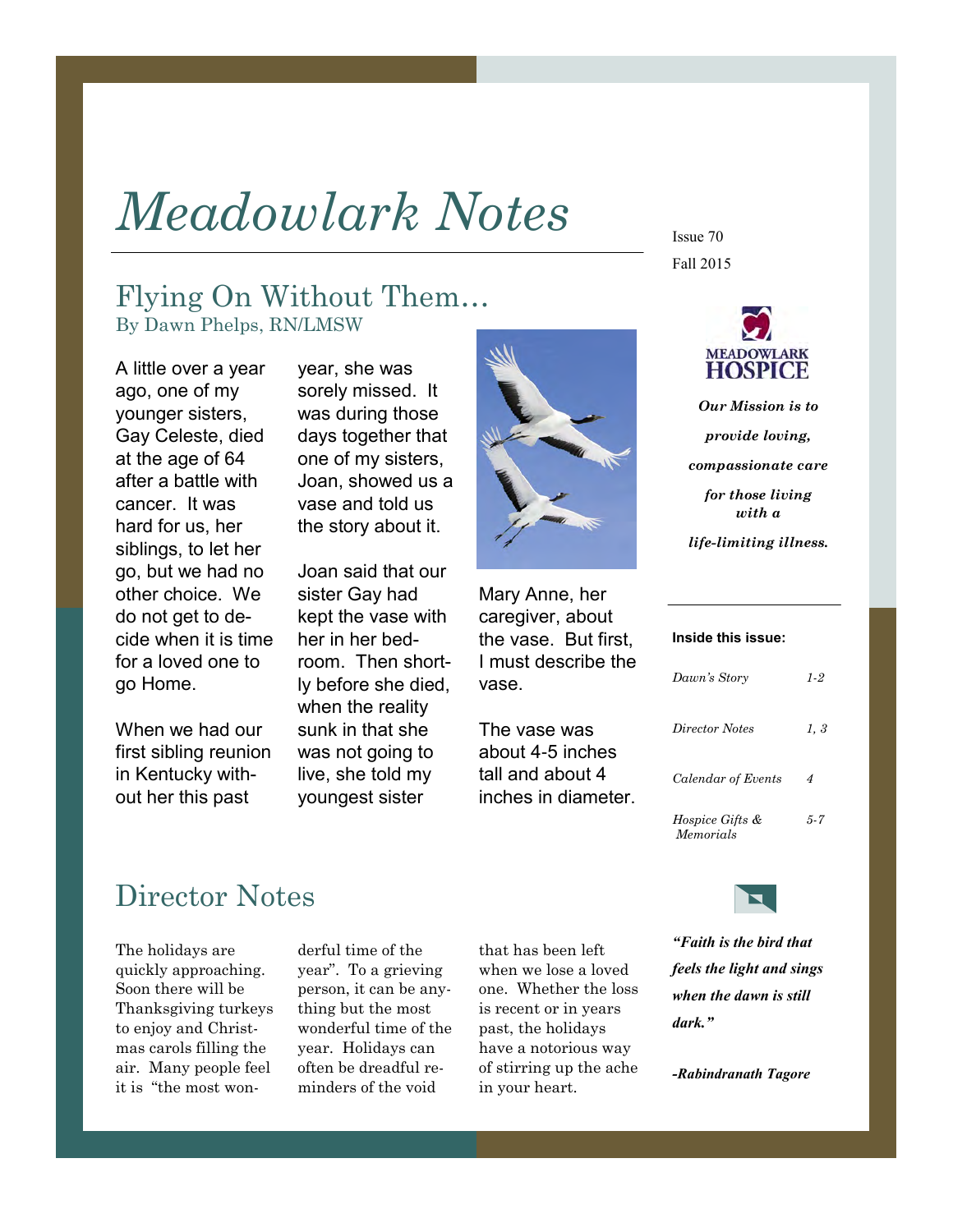## Flying On Without Them..... (cont'd from pg 1)

On the bottom of the vase was the picture of a bird, a crane, in flight. On the side of the vase



there were five birds, also matching cranes, flying along together.

My sister Gay told Mary Anne, "The crane on the bottom is Gary." (Gary is our only brother.) She said that the five birds on the side of the vase were her five sisters who are still alive—Joy, Dawn, Hope, Joan, and Mary Anne.

Then she said, *"You will have to fly on without me,"* pro-

found words that touched our hearts and made us cry. Words that let us know she was thinking about us, even when she was so sick, when she grieving because she must leave us.

So during our few days together in Kentucky, we did carry on with life. We cooked tasty food, played music, told stories, laughed, even danced. But Gay was not forgotten. My oldest sister Joy set a picture of Gay on her coffee table—the photo was made in 1988; Gay was so pretty!

Mary Anne sent a bouquet of flowers which she picked from my sister Gay's flower garden at the little house she owned when she was alive. My sisters and I wore hand-strung beads that Gay had made for us before she died. The beads were tangible reminders that she had lived and loved us. No, she was not forgotten; we still had our memories.

After the death of someone we love, special times such as family reunions or the holidays may be more difficult than others. That's when memories of over loved one may flood our thoughts and sadden our hearts, making us long to be with our loved one.

We may not feel like walking, much less like "flying" as my sister said. But it may be helpful to make a conscious effort to try to still find joy in the moment, even if you celebrate in a different way than in previous years. If someone we love has died, we have no other choice than to keep on living and learn to *"fly on without them."*

"Even in our unspeakable grief,

*beautiful things take wing.* " A.R. Torres

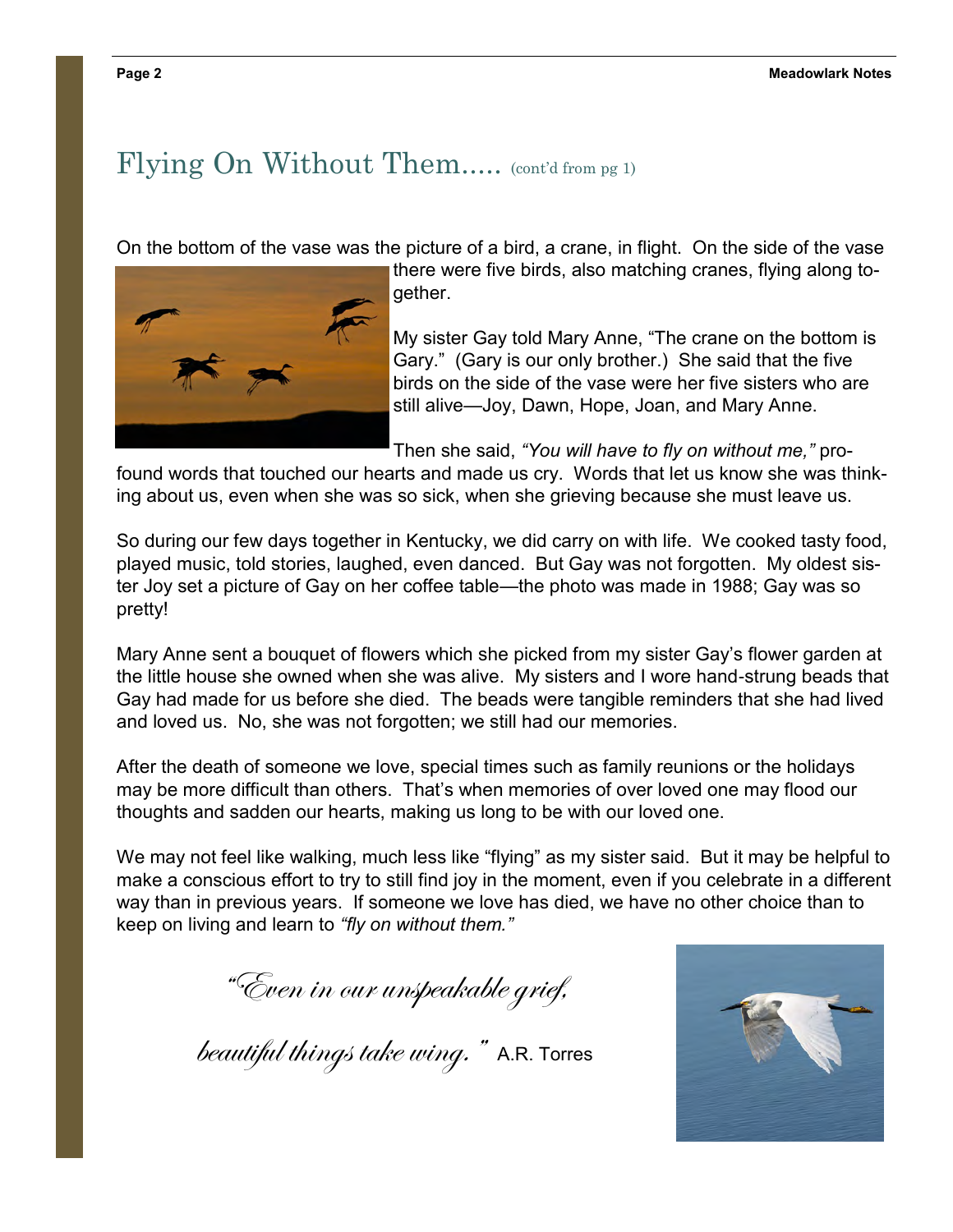# Director Notes..... (cont'd from pg 1)

As I think about the holidays, I often wonder how long the heart will continue to ache? How many holidays are going to feel incomplete because my loved one's laughter will not fill the room? As I work through my personal grief, I look for support and resources to give me the tools I need to handle my heartache. I find peace in remembering what used to make the holidays special and sharing those memories with my children and finding ways to make special holiday memories for them.

To be able to work through your grief, I feel it is important to know what bereavement is and that it is a normal process.

Grieving is a normal process a person goes through as they react to a loss. The period of grief and mourning after a death is called bereavement. The grief may be experienced as reactions that are mental, physical, social, or emotional in nature. Anger, guilt, anxiety, despair, and fear are mental reactions one may exhibit. Changes in appetite, sleep disturbances or illness are physical symptoms one may have related to the grief.

The length of bereavement can depend on if the death of your loved one was expected or anticipated. It can also depend on the relationship you had with the person who died. Another influence might be the amount of time you spent on a daily basis with your loved one. There are many factors that can impact your personal bereavement. Finding support can be very beneficial to helping you work through your grief.

The important thing to remember is that the bereavement period is normal. One can't expect to lose a loved one and not have emotion tied to the loss. Allowing yourself to grieve a loss is a part of the healing process.

Loved ones grieving a loss can turn to Meadowlark Hospice for a variety of options to help them through their bereavement. Again, grieving is a normal process. How a person experiences grief is very individual and one should not compare their reactions to another. Each person needs to grieve in their *own* way to help them through the loss of their loved one. For that reason, we offer different ways to help through grief.

Bereavement groups are available for those that find comfort in support from others. They can offer support and guidance to help make it through the tough days. I've never had the opportunity to attend one of the groups, but I have had many conversations with our bereavement coordinator, Dawn Phelps, about the group she leads. The group is a time to share stories and shed some tears, but it is also time to share joy & hope. As I watch Dawn prepare for the bereavement group each month, I am overwhelmed with appreciation for how she approaches helping people with their grief. From butterflies to apples and bucket lists to Easter egg hunts, Dawn uses creative ways to give a grieving person "tools" to help them heal, no matter where they are at in the grieving process.

Group is not the only bereavement resource available. We offer mailings of a series of bereavement brochures, "Pathways through Grief" (written by Dawn ) to grieving family members. Staff is also available to make bereavement visits and phone calls. Dawn is also gracious enough to write a monthly article that is posted on our website. Reaching out to other support systems is also encouraged when one is facing grief. Your church family and friends can be a great source of encouragement and support as you work through the bereavement and whatever reactions you may encounter.

So my hope for you is that if you find that you are still grieving and struggling with your bereavement journey is that you will reach out to find support. Whether your loved one passed last week or ten years ago, you do not have to face the journey alone. Meadowlark Hospice is only a phone call away. Please do not hesitate to call. Our staff is more than willing to help you find the resources that meet your needs.

Amy Burr, RN, BSN Meadowlark Hospice Director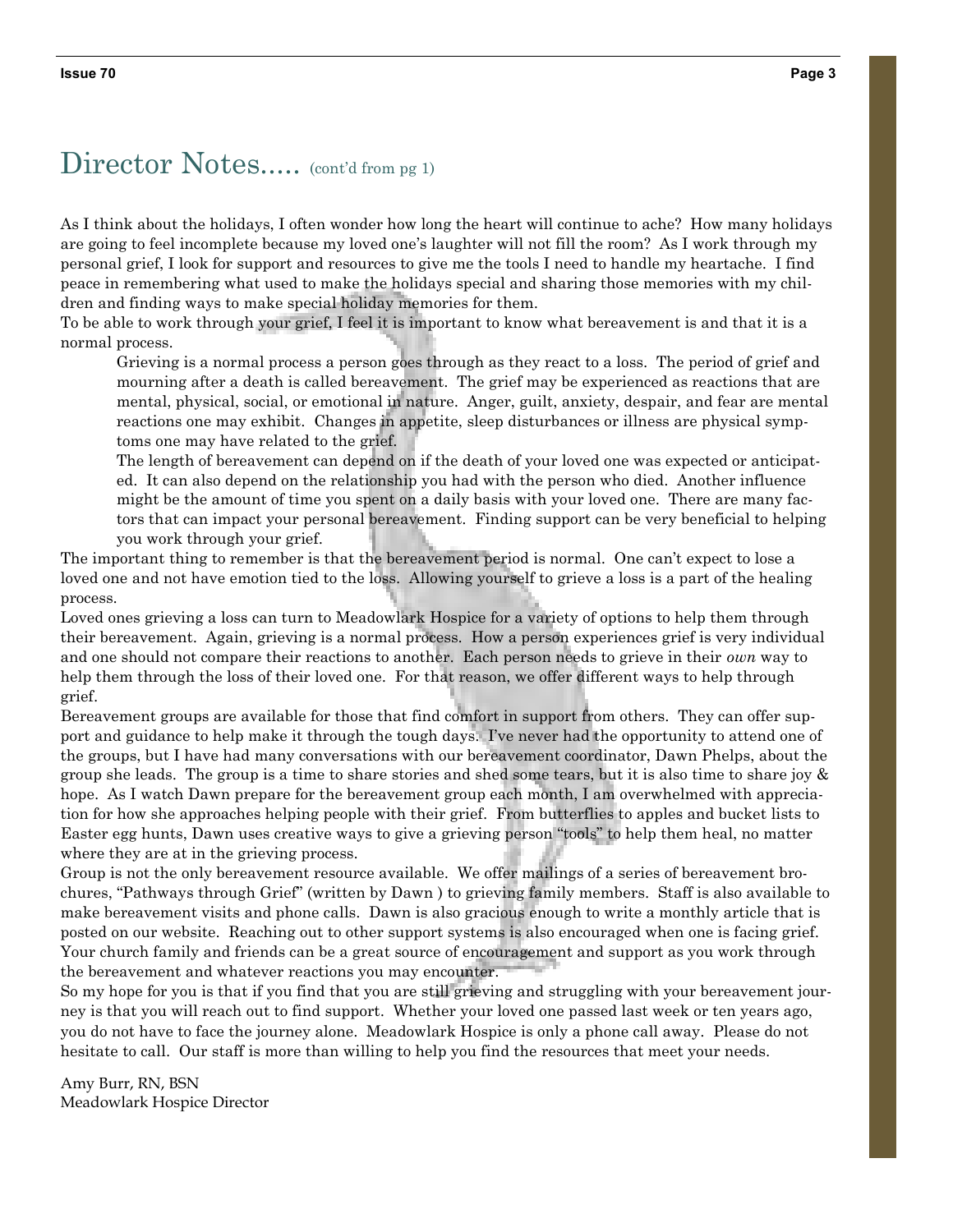# Calendar of Events

| Oct 8            | 4:30 pm     | Clay Center Bereavement Support Group - Meadowlark Hospice office                                                      |
|------------------|-------------|------------------------------------------------------------------------------------------------------------------------|
| Oct 8            | $7:00$ pm   | The Grief Support Group (community-sponsored) - 214 W 2nd, Washington - Call Terri Clark 785-<br>325-3200              |
| Oct 12           | $1:00$ pm   | Concordia Volunteer Continuing Education                                                                               |
| Oct 12           | $3:00$ pm   | Belleville and Republic Volunteer Continuing Education at Republic                                                     |
| Oct 12           | $6:30$ pm   | Concordia Bereavement Group (community-sponsored) - Episcopal Parish Hall, 117 W 8th Call<br>Judy Lambert 785-243-4454 |
| Oct 15           | 5:30 pm     | Belleville Bereavement Support Group - Library, 1327 19 <sup>th</sup> Street                                           |
| Oct 19           | $11:00$ am  | <b>Clay Center Volunteer Continuing Education</b>                                                                      |
| Oct 20           | $9:30$ am   | Washington Volunteer Continuing Education                                                                              |
| Oct 20           | Noon        | Marysville Volunteer Continuing Education                                                                              |
| Oct 20           | $2:00$ pm   | <b>Frankfort Volunteer Continuing Education</b>                                                                        |
| Oct 22           | $4:30$ pm   | Marysville Bereavement Support Group - South Plaza of CMH - use N door                                                 |
| Nov 9            | $1:00$ pm   | Concordia Volunteer Continuing Education                                                                               |
| Nov 9            | $3:00$ pm   | Belleville and Republic Volunteer Continuing Education at Belleville                                                   |
| Nov 9            | $6:30$ pm   | Concordia Bereavement Group (community-sponsored) - Episcopal Parish Hall, 117 W 8th Call<br>Judy Lambert 785-243-4454 |
| Nov 12           | $4:30$ pm   | Clay Center Bereavement Support Group - Meadowlark Hospice office                                                      |
| <b>Nov 12</b>    | 7:00 pm     | The Grief Support Group (community-sponsored) - 214 W 2nd, Washington - Call Terri Clark 785-<br>325-3200              |
| Nov 16           | 11:00 am    | Clay Center Volunteer Continuing Education                                                                             |
| <b>Nov 17</b>    | $9:30$ am   | Washington Volunteer Continuing Education                                                                              |
| Nov 17           | <b>Noon</b> | Marysville Volunteer Continuing Education                                                                              |
| Nov 17           | $2:00$ pm   | <b>Frankfort Volunteer Continuing Education</b>                                                                        |
| Nov 19           | 5:30 pm     | Belleville Bereavement Support Group - Library, 1327 19 <sup>th</sup> Street                                           |
| Nov 26           | $4:30$ pm   | Marysville Bereavement Support Group - South Plaza of CMH - use N door                                                 |
| Nov 30           | $11:00$ am  | Concordia Tree of Light/Memorial Ceremony - First Christian Church                                                     |
| Nov 30           | $3:00$ pm   | Republic County Tree of Light/Memorial Ceremony - Belleville United Methodist Church                                   |
| Dec 5            | 11:00 am    | Washington Tree of Light/Memorial Ceremony - Washington County Hospital                                                |
| Dec <sub>5</sub> | $3:00$ pm   | Marysville Tree of Light/Memorial Ceremony - Cambridge Place                                                           |
| Dec 6            | $2:00$ pm   | Clay Co./Riley Co. Tree of Light/Memorial Ceremony - Clay Center United Methodist Church<br>Family Life Center         |
| Dec 10           | $4:30$ pm   | Clay Center Bereavement Support Group - Group will eat together, place TBA                                             |
| Dec 10           | 7:00 pm     | Frankfort Tree of Light/Memorial Ceremony - Public Library                                                             |
| Dec 10           | 7:00 pm     | The Grief Support Group (community-sponsored) - 214 W 2nd, Washington - Call Terri Clark 785-<br>325-3200              |
| Dec 14           | 6:30 pm     | Concordia Bereavement Group (community-sponsored) - Episcopal Parish Hall, 117 W 8th Call<br>Judy Lambert 785-243-4454 |
| Dec 17           | 5:30 pm     | Belleville Bereavement Support Group - Group will eat together, Place TBA                                              |
| Date TBA         | 4:30 pm     | Marysville Bereavement Support Group - South Plaza of CMH - use N door                                                 |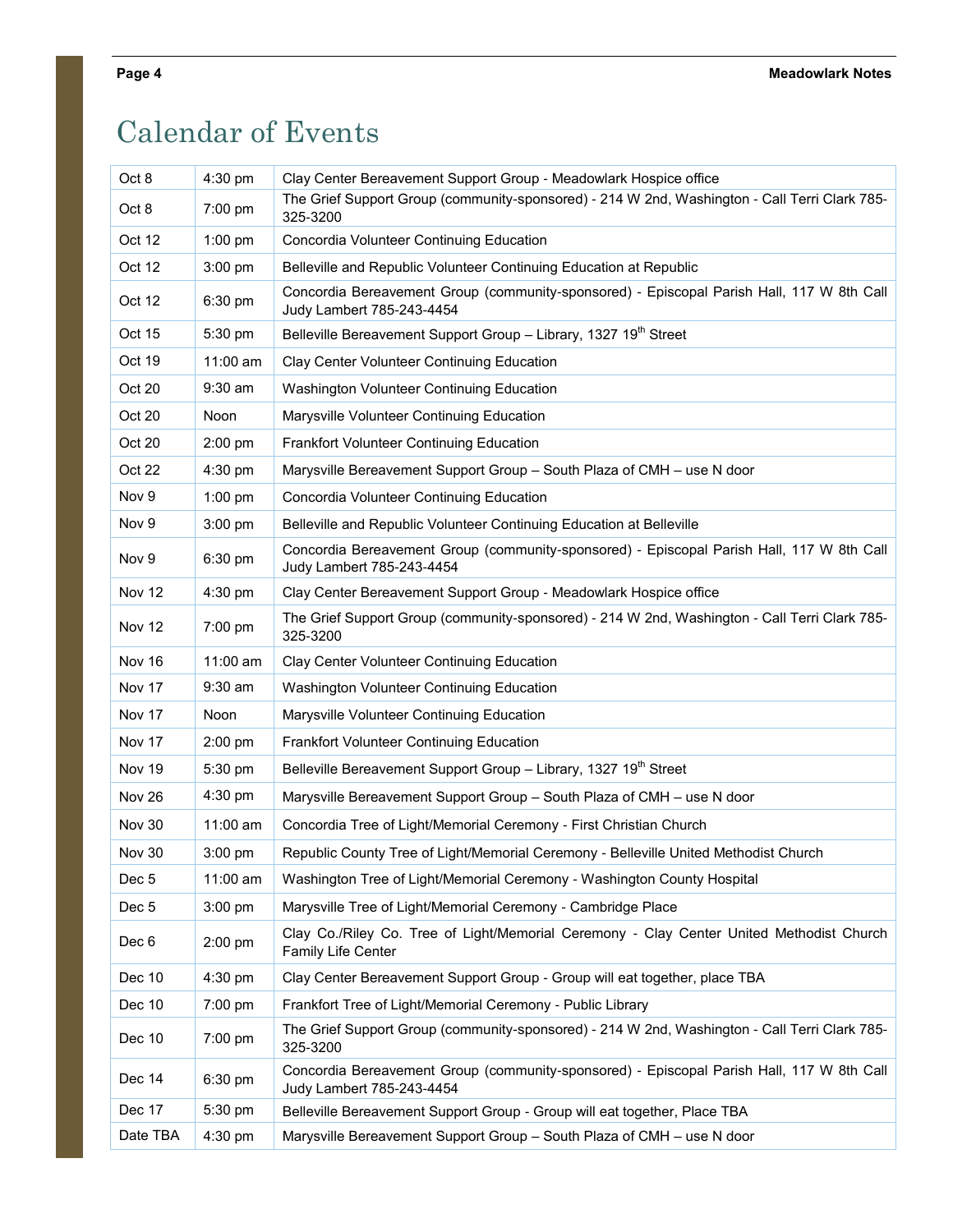### Hospice Gifts & Memorials

#### *Your memorial gifts honor your loved ones and help others!*

#### **HOSPICE GIFTS**

Joyce Nelson Dorothy Richardson Mary Elizabeth Smith Dolores Wassenberg

#### **MEMORIALS**

FLORENCE ALWIN Friends & Neighbors Marcella Holbrook Alberta Parry Alyce Jean Specht Terry & Mary Janis Taylor Sylvia Wohler JAMES BELL Johnny & Ann Adams R.N. Halfhide, Gayle Halfhide & Ann Adams James & Brenda Bourne Gertrude Breault John Paul Breault Joseph & Joy Caples Central National Bank-Concordia George & Nancy Champlin Gerald & Ima Jean Chavey Concordia Lions Club Judy Condray Roger Demanette Joseph & Sandra Detrixhe Debra Fahlstrom Mike & Mary Farmer Friends & Neighbors Carolyn Gendre Claude & Marilyn Harwood Darrel & Margo Hosie Rex & Janet Istas Jay & Janet Johnson Kansas-Nebraska Radio Club, Inc. Fred & Phyllis Larsen Bernadette L'Ecuyer Eugene & Jean Leon Laverne & Roxana Marcotte Everett & Marlene Miller Lisa & John Partridge Judith Reedy Stephen & Jane Richard Robert & Kay Richter

...JAMES BELL David & Kim Sprague Joseph & Jana Strecker Terry & Loretta White DeAnn Hiss Hauser, Patty Sloan Ellis & Sheryl Wilkinson Atterberg RUBY BLASKE Margaret Blaske Jerry & Beverly Hedke VANCE BRAUN Rosemary Braun Mary Elizabeth Smith DANNY EASTERBERG Bob & Beverly Caley Clay Center Public Golf Larry & Kayla Ernsting Friends & Neighbors NORMAN JOHNSTON Debra Champlin MARIE "TERI" KIER June Else Douglas & Mary Gardner Richard & Louise Johnson Betty Kasl Alberta Parry Dennis & Sharon Schwartz BERNADINE KINDEL Alsop Sand Co Inc Jo Barclay Derek & Jaci Begnoche Gary & Linda Begnoche Evelyn Billera Jeff & Darcy Blackwood Paul & Mary Boyer John & Michelle Bray Margaret Breen Connie Brichalli Darrell & Jana Carlson Pauline Cassel Nadyne Castonguay Tom & Dorothy Chaput Midge & Carol Chartier Dr. Jared & Mrs. Anne Collette Mark & Connie Collette Don & Bev Vanroebel, Linda St. Pierre and Ronnie & Denise Collette

...BERNADINE KINDEL Concordia Post Office Raymond Cote Anita Cyphers Roger & Jane Demanette Michael & Ramona Derousseau Loretta Detrixhe Rosemary Evans Gary & Joan Fraser Friends & Neighbors Keith Sr. & Pauline Fuller Michael & Brandi Hake Alice Faye Hanson Dennis & Carolyn Hoard Bill & Debbie Istas Mike & Connie Istas Jim Jackson & Farm Bureau Larry Jackson Kasey Eickman & Kale Kalivoda Dennis & Diane Kearn James & Kelley Kemmerer Raymond & Jolene Kindel Steven & Sherry Kisby Ron & Elizabeth Klein Donald Kling Jim & Jackie Koch Galen & Mary LaBarge Jim & Marlys LaBarge Mark & Anita LaBarge Judy Lambert Robert & Sherri LeDuc Hank & Denise Letourneau Linda Blackwood & Glenn Francis & Vesta Lyne Laverne & Roxana Marcotte Jason & Denise Martin Jeffrey & Theresa Christine May Joe & Shirley McGeoch Reuben & Loretta Mendenhall Gale & Mary Newton Larry John & Kara Nobert Jennifer Odette Dorothy Ostrom Performance Lawn, Jeff & Lisa Widen Tom & Judy Perrett Bill Powell Susan Retter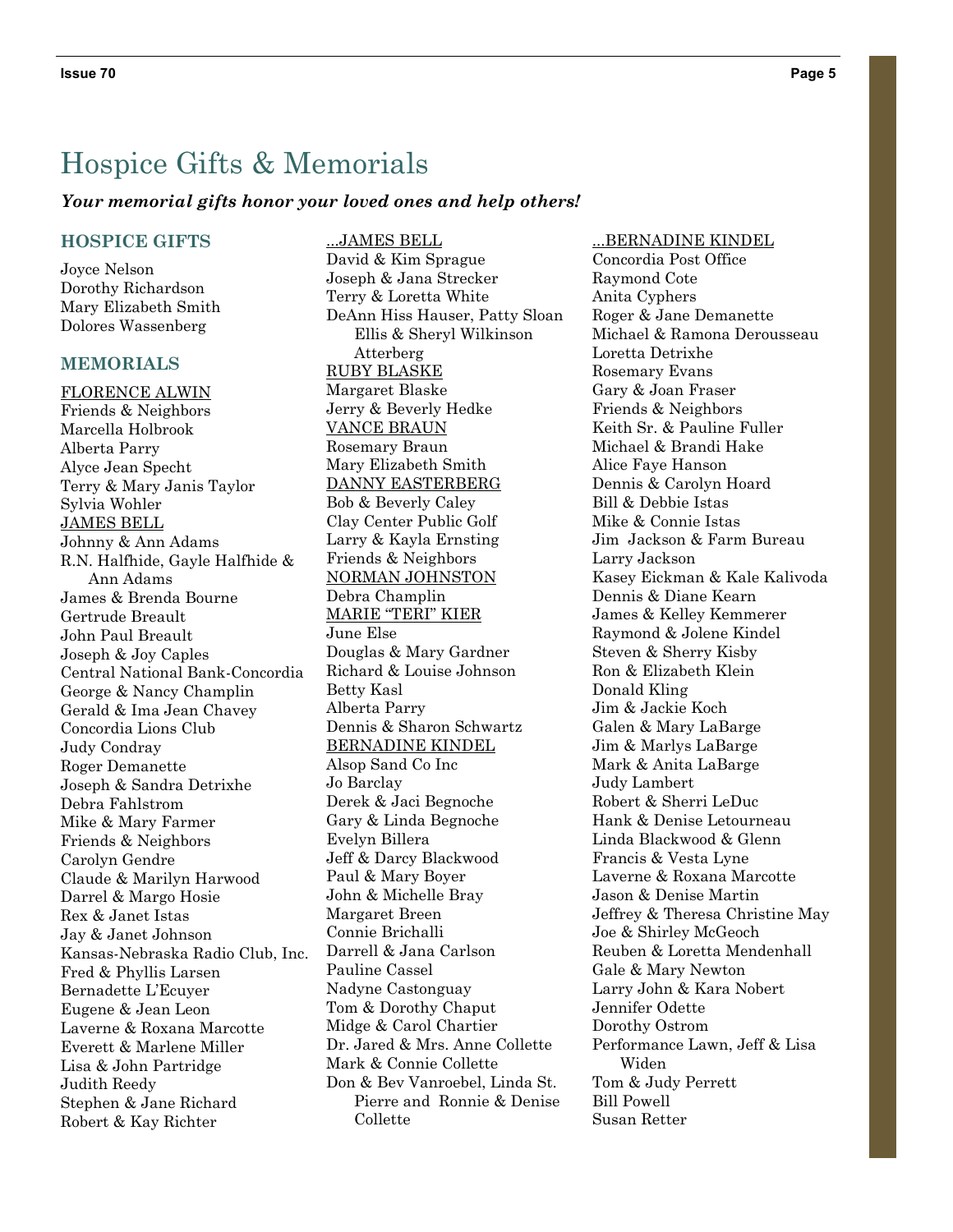## Hospice Gifts & Memorials

#### *Your memorial gifts honor your loved ones and help others!*

#### ...BERNADINE KINDEL

Gary & Blanche Rolph Leatrice Rott Rod & Sandra Stacken Joseph & Jana Strecker Dorothy Ostrom & Russell Swenson David & Martha Tatum The Bennington State Bank- Bennington The Mane Effect Cindy Trost Raymond & Dixie Whorton Wilder Auto Body Jim & Kathie Winter DEAN KING Don Button The Family of Dean King MERLIN KOPFER David & Catherine Affolter Alvin & Claryce Anderson Bluestem Electric Coop, Inc. Richard & Mary Jo Bull Heather Dreith Fourth & Pomeroy Associates Friends & Neighbors Margaret Gonser John & Arletta Hayes Mary Kopfer Mary Ann Mall Don & Shari Muths Judy Ricketts Robert & Erlene Slingsby SHIRLEY MCCOLLOM Alsop Sand Co, Inc. Les Baker Jo Barclay Kay Berk Virgil & Susan Brummer Central National Bank-Concordia George & Nancy Champlin Julie Cory John & Linda Culley Ronald & Janet Dorman Friends & Neighbors Douglas & Sandra Hanson Rick & Alice Faye Hanson Elbert & Diane Hinson

...SHIRLEY MCCOLLOM Cy & Donna Johnson Norman & Sharlene Johnson Loren & Norine Koester Brad & Lee Lowell Catherine Lowers Craig & Diana Marcotte Carl & Loretta Meats Elden & Anita Nelson Barbara Richard Cynthia Runge Vandeventer Gale & Linda Scott Raymond & Patricia Shrader Winston & Janet Shrader Kenneth & Rosalita Skeels Judith Soehner Mari Wright BETTY MEIER Sharon Meyer The Family of Betty Meier HELEN OLIVER Don & Shirley Becker Bonnie Elliott Gary & Christine Matteson TERRENCE "TERRY" O'NEIL Margaret O'Neil STANLEY REED Lorenz & Eva Brockman Dennis & Lynda Ewert Larry Leland & Lisa Miller LEONARD REEDY Charles & Elaine Bowers Virgil & Susan Brummer Gerald & Ima Jean Chavey Norman Cleveland Phyllis & Richard Cyphers Mr. Leslie & Mrs. Janice Dethloff Timothy & Melissa Dusin Friends & Neighbors Gerard Tank & Steel Greg Hattan DDS Kenneth Johnson Randy & Marcia Johnson Benson & Judy Keil Koch CPA, Chartered Daniel & Cindy Koch Mary Ann Lagemann Fred & Phyllis Larsen

...LEONARD REEDY Matthew & Debra Lauer G.E. & R.A. Lix Matthew & Deb Martin Caroline McKenna Mark & Dorothy Morgan A. & R. Morton Jack & Virginia Moss Charles & Shirley Nutter Janice Ostrom Mabel Ostrom Peoples Exchange Bank Wayne Ruud Southern Cloud USD #334 Glasco -Miltonvale Lowell & Mary Lisa Thoman BARBARA RICE George Rice RAYMOND "GENE" RICHARDSON Friends & Neighbors Tyra Frye & Lannie Hanel Marion Lesovsky Mr. & Mrs. Eugene Spannenberg David & Mona Svoboda Joan Tibbetts-Baker Bob & Nancy Weary LINDA STOCKWELL Burke & Margery Bayer Glenda Downing Smoky Hill LLC Stockwell Construction Co. Inc. Scott & Sonja Stockwell Kevin & Janeil Sullivan Linda Toomire NORMAN THOLSTRUP Charles Robert & Judith Allen Robert & Charlotte Anderson B. Atwell Bergeson Building Inc. Anna Jeanette Bergeson Larry & Jan Blochlinger Nolan & Patricia Buckley Debra Champlin Adolph & Beth Charbonneau Barry K. & Susan E. Childs Kurt & Kelli Childs Lawrence & Nancy Clark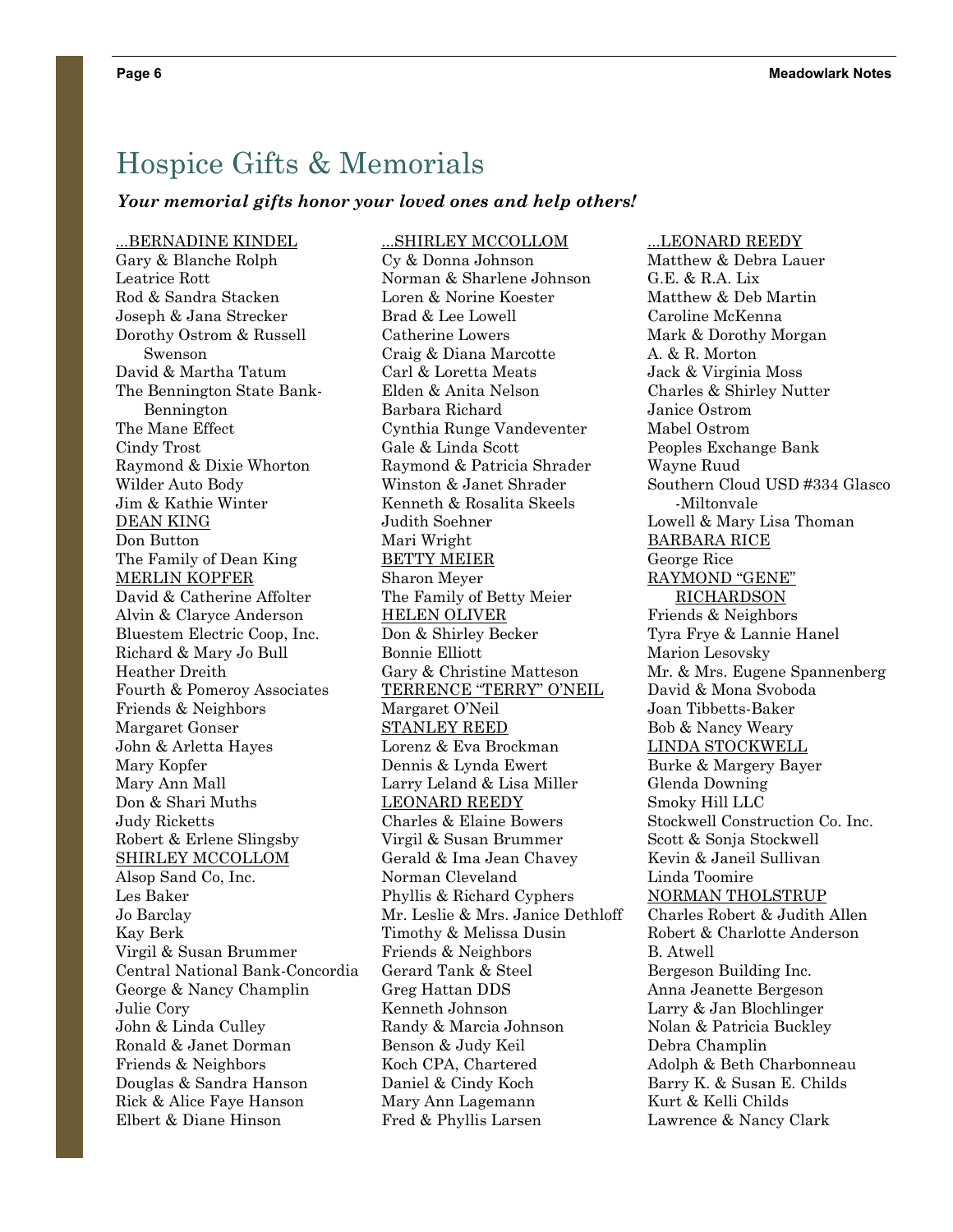### Hospice Gifts & Memorials

#### *Your memorial gifts honor your loved ones and help others!*

#### ...NORMAN THOLSTRUP

Concordia Tractor Inc. Alvin & Lottie Jo Cook Emery & Juanita Eklund Ervin & Leann Eltze Robert Danner & Michelle Eltze-Danner Bob & Diana Gering Marcia Hamilton Rick & Alice Faye Hanson Cy & Donna Johnson Loren & Norine Koester Catherine Lowers Thomas & Evelyn McKown Gwen Miller Steve & Lisa Mosher Scott & Bonnie Olsen Richard & Joyce Peterson L.J. & I.G. Roush Wayne Ruud

...NORMAN THOLSTRUP Jon & Carrie Tholstrup Mary Margaret Tholstrup MARY ALICE WIDEN Christopher & Kathryn Cox JOYCE WILLOUGHBY Maryanna Adelman Betty Anderson Helen Aurand Dale Coonrod H.D. Doubek, MD Friends & Neighbors Lorene Goodrich Lela Knedlik Lindell & Marian Nolting C Dean Pressnall Edwin & Karen Splichal Darrel & Phebe Stone Joan Tibbetts-Baker Kelly Willoughby & Kathryn Vaughan

...JOYCE WILLOUGHBY J.B. Warren Margo Willoughby



### △